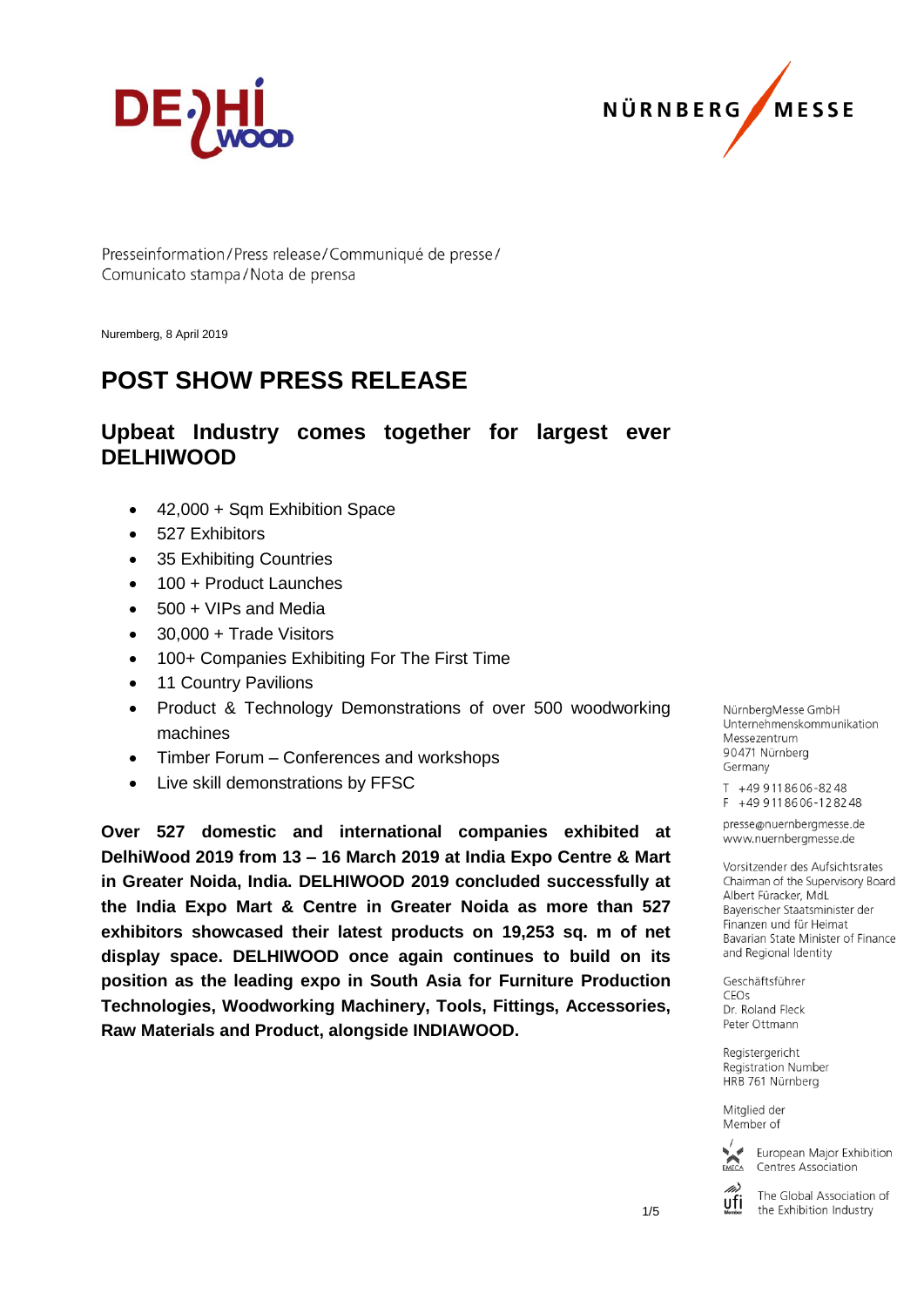



Held between 13 – 16 March 2019, the 4-day exhibition provided participants with insights into the latest trends and innovations in furniture production, woodworking machinery, interior design services, diverse building engineering services and the ever-growing woodworking industry.

DELHIWOOD 2019 India today has established itself as the most important event of the entire Indian Woodworking industry along with INDIAWOOD & MUMBAIWOOD, having consistently offered an all-encompassing platform for both the demand and supply side to equip themselves with latest in technology, design, machinery and raw materials.

The theme of this edition was 'Transformation of Furniture Manufacturing and the Woodworking Industry' aptly carried forward to encourage domestic manufacturing for production and supply of equipment. In line with the DELHIWOOD 2021 vision of becoming the largest network and the most dynamic platform for the Woodworking Industry alongside INDIAWOOD 2020.

The 2019 edition of the show witnessed 527 participants from 35 countries spread across 11 country pavilions. DELHIWOOD offered a 360-degree view on global trends from the Woodworking Industry. These pavilions provided a great opportunity for domestic manufacturers, SME's & traders to ideate, network and get an understanding of current trends. Furniture & Kitchen manufacturers, architects, interior designers, timber traders, saw millers, builders, contractors, hardware distributors, dealers from all over the country and neighbouring countries such as Nepal, Bhutan, Sri Lanka, the middle-east & other international countries participated in the 4-day industry event.

DELHIWOOD saw participation from many International associations – American Softwood, American Hardwood from USA, Canadian Wood from Canada and Swedish Wood from Sweden, Japan Wood Association from Japan were among first-time participants. The encounter of worldwide experts provided the opportunity to learn and collaborate across borders.

DELHIWOOD 2019 was inaugurated on 13<sup>th</sup> March by Mr. Peter Ottman, CEO, NürnbergMesse & Ms Sonia Prashar, MD, NürnbergMesse India, along with key industry stakeholders.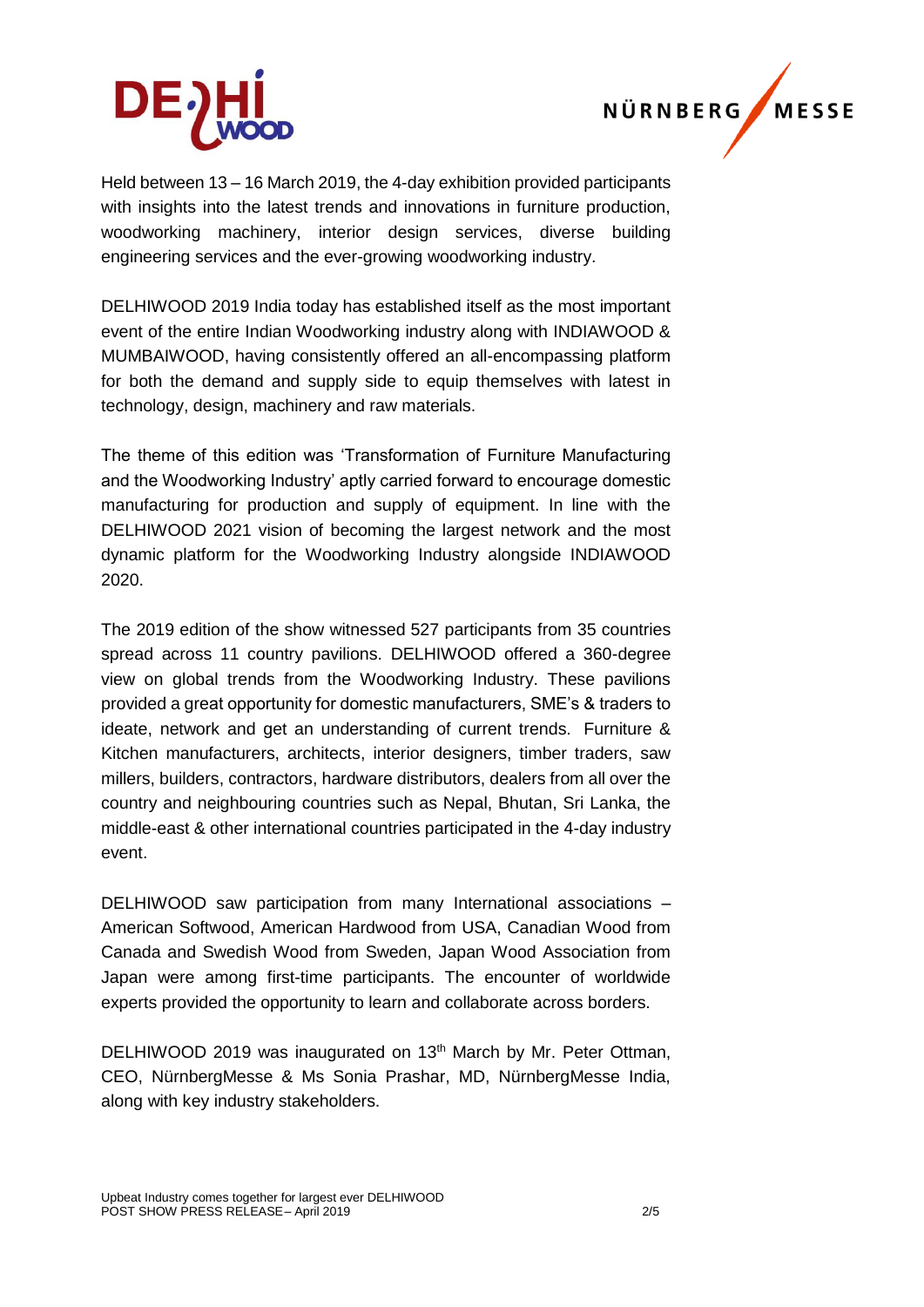



"The exhibition is the biggest ever woodworking industry show in India and is expected to bring major traction for India which has over Rs 3000 Cr (US\$30 billion) organized woodworking industry," said Sonia Prashar, Managing Director, NürnbergMesse India Pvt Ltd.

Prashar adds that as per a study by the World Bank, India's organised furniture industry is expected to grow 20% per annum over the next few years and is projected to cross US\$ 32 billion by 2019, (Rs 3200 Cr) while the luxury furniture market is expected to garner \$27.01 billion (Rs 1870 crores) by 2020, registering a Compound Annual Growth Rate – (CAGR) of 4.1% during the forecast period 2015-2020.

Even as DelhiWood has, over the last five editions come up as the largest industry-specific event for furniture and wood-based manufacturing industries, some of the highlights at 2019 fair include an International Timber Forum which will bring furniture manufacturers, builders, architects, interior designers, civil engineers etc. on one platform for exchange of ideas and skill demonstration for small furniture manufacturers, carpenters and craftsmen in association with the Furniture and Fittings Skill Council (FFSC). "Delegates from the Ministry of Skill Development and Entrepreneurship (MSDE) and the world skills team from National Skill Development Corporation (NSDC) will grace the occasion," said Parshar.

DELHIWOOD also hosted a Timber Forum with the theme 'Versatility of Timber in Furniture manufacturing, Construction and Interior Design' which has been conceived over the years as a knowledge-sharing platform for suppliers (timber councils, importers/ exporters), end-users, furniture makers, real estate construction companies, etc.) and influencers (architects, interior designers, project consultants, etc.).DELHIWOOD also held live demonstrations along with the Furniture and Fittings Skill Council (FFSC), on all four days.

DELHIWOOD 2021 will take place on March 4-8, 2021 in Greater Noida at the India Expo Centre & Mart.

Detailed information can be found on www.delhi-wood.com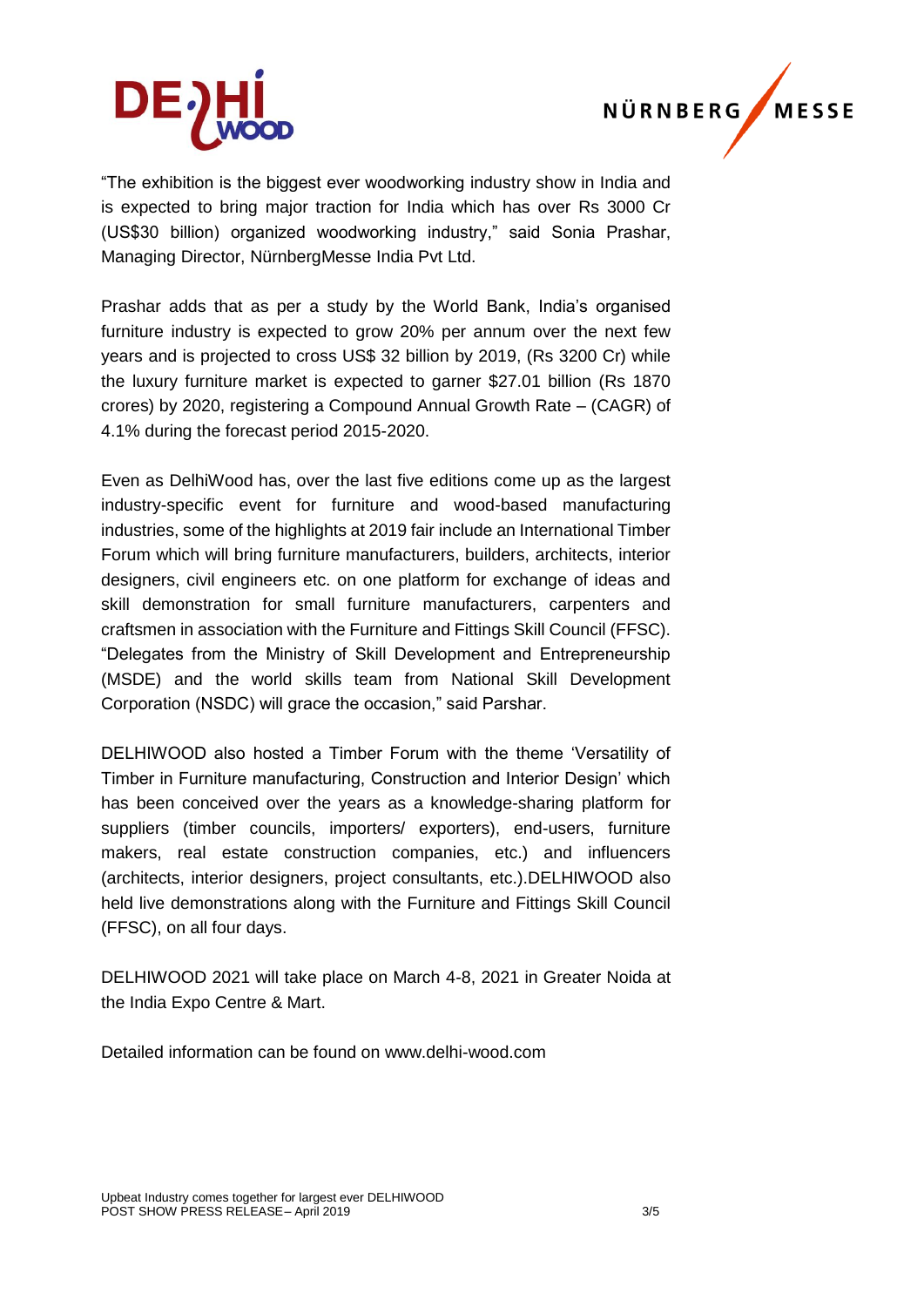



Bookings are now open for MUMBAIWOOD which will take place at Bombay Exhibition Centre from 17 – 19 October 2019 and INDIAWOOD which will take place at Bangalore International Exhibition Centre from 27 Feb – 2 March 2020.

Save the date: MUMBAIWOOD 17-19.10.2019 Mumbai, India INDIAWOOD 27.02-02.03.2020 Bangalore, India HOLZ-HANDWERK 18-21.03.2020 Nuremberg, Germany

### **About the NürnbergMesse Group**

NürnbergMesse Group is one of the 15 largest trade fair companies in the world. It comprises NürnbergMesse GmbH and its 14 subsidiaries and affiliates. The company employs more than 1,000 people at ten locations in Germany, Brazil, China, India, Italy, Austria and the USA. NürnbergMesse Group also has a network of international representatives operating in more than 100 countries. Its portfolio includes around 120 German and international trade fairs and congresses. Every year, up to 35,000 exhibitors (international contingent: 44%) and up to 1.5 million visitors (26% from outside Germany) take part in the Group's own, partner and guest events.

### **For press and media queries, contact:**

Aarav Bajaj Tel. +91 76191 63080 [aarav.bajaj@nm-india.com](mailto:aarav.bajaj@nm-india.com) Sr. Marketing Manager

#### **For bookings, contact:**

Belliappa MK Tel. +91 99160 92922 [belliappa.mk@nm-india.com](mailto:belliappa.mk@nm-india.com) Project Manager

Pradeep Kumar Gopal Tel +91 99860 66910 [pradeepkumargopal@nm-india.com](mailto:pradeepkumargopal@nm-india.com) Project Director